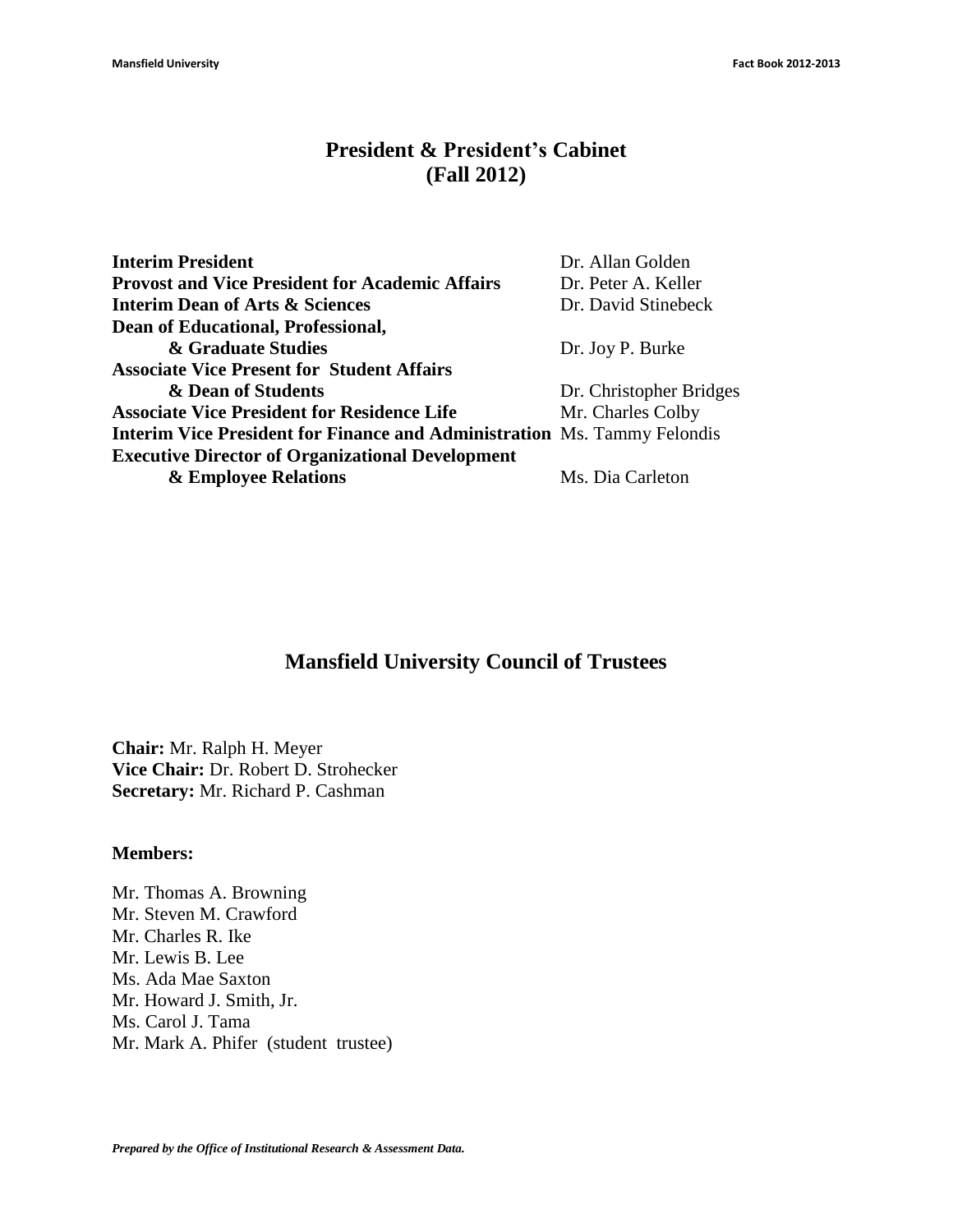# **Academic Department Chairs**

| Art                                      | Dr. Martha Whitehouse |
|------------------------------------------|-----------------------|
| <b>Applied Socio-Behavioral Studies</b>  | Dr. John Mansfield    |
| <b>Biology</b>                           | Dr. Robert Maris      |
| <b>Business and Economics</b>            | Prof. Mary Jane Dugan |
| <b>Chemistry and Physics</b>             | Dr. Shaker Ramasamy   |
| Communication                            | Dr. K. Sue Young      |
| <b>Education and Special Education</b>   | Dr. Kathleen Carico   |
| <b>English and Modern Languages</b>      | Dr. Thomas Murphy     |
| Geography and Geology                    | Dr. Russell Dodson    |
| <b>Health Sciences</b>                   | Dr. Janeen Sheehe     |
| History, Philosophy, & Political Science | Dr. Andrew Gaskievicz |
| Math and Computer Information Science    | Dr. Jaesung Sim       |
| Music                                    | Dr. Shellie Gregorich |
| Psychology                               | Dr. Dennis Murray     |
| School Library and Information           |                       |
| Technology                               | Prof. Cynthia Keller  |
|                                          |                       |

# **Non-Teaching Department Chairs**

Academic Initiatives Prof. Jessica Trump Academic & Human Development Prof. Deborah Rotella<br>North Hall Library Prof. Matthew Syrett

Prof. Matthew Syrett